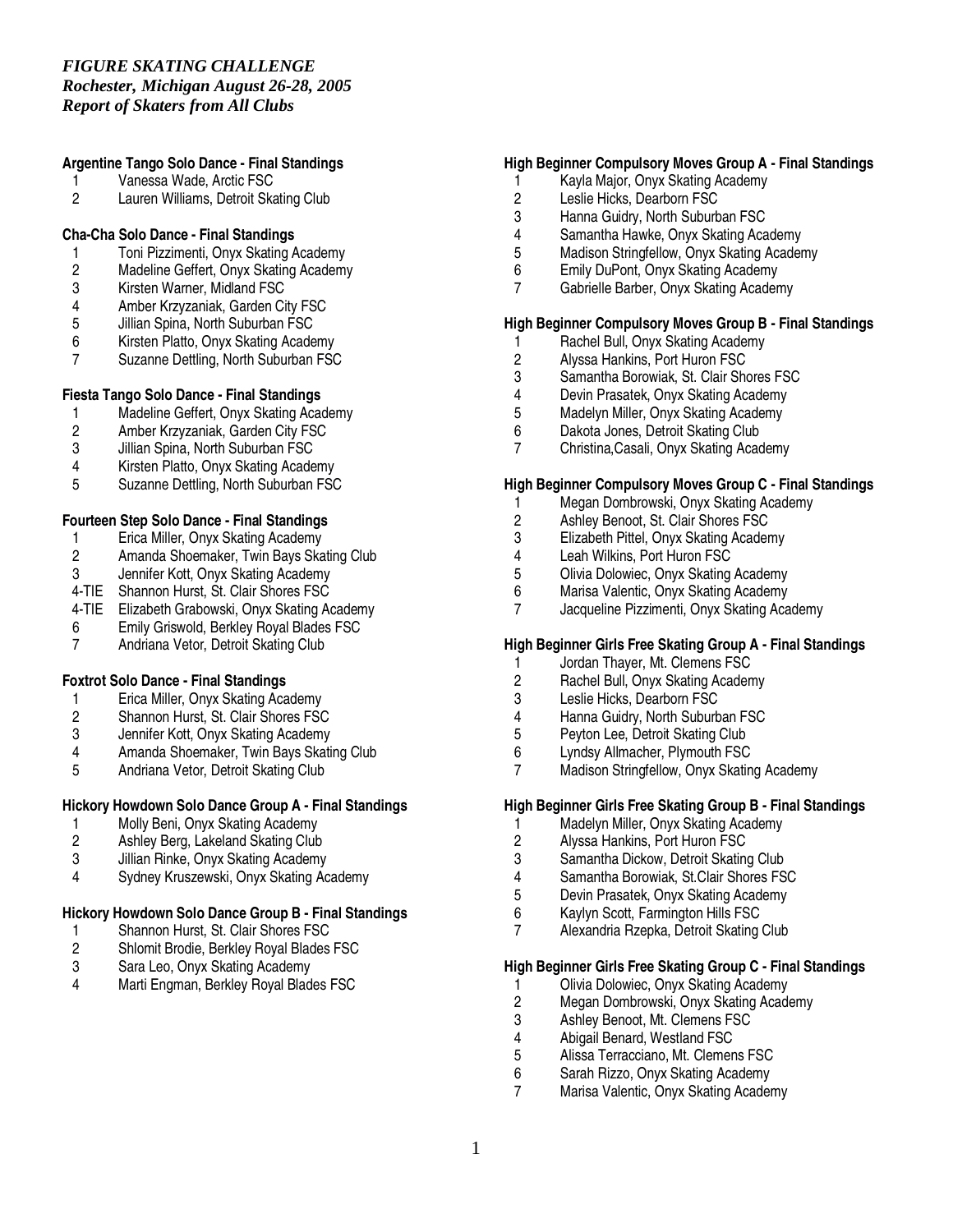# *FIGURE SKATING CHALLENGE Rochester, Michigan August 26-28, 2005 Report of Skaters from All Clubs*

# **Intermediate Ladies Final - Final Standings**

- 1 Daniela Favot, Riverside Skating Club<br>2 Kavla Schmitt. Detroit Skating Club
- 2 Kayla Schmitt, Detroit Skating Club<br>3 Courtney Canada. Westland FSC
- Courtney Canada, Westland FSC
- 4-TIE Jacqueline Stoner, Onyx Skating Academy
- 4-TIE Abigail Wallace, St. Clair Shores FSC
- 6 Alyssa Skinner, Onyx Skating Academy
- 7 Kathleen Revard, Midland FSC
- 8 Nicole Bammel, Onyx Skating Academy<br>9 Angela Keller, Garden City FSC
- 9 Angela Keller, Garden City FSC<br>10 Kristina Likhanskaya, North Sub
- 10 Kristina Likhanskaya, North Suburban FSC
- Natalia Roberts, Berkley Royal Blades FSC

# **Intermediate Ladies Group A - Final Standings**

- 1 Daniela Favot, Riverside Skating Club<br>2 Alvssa Skinner. Onvx Skating Academy
- 2 Alyssa Skinner, Onyx Skating Academy
- 3 Nicole Bammel, Onyx Skating Academy<br>4 Courtney Canada, Westland FSC
- 
- 4 Courtney Canada, Westland FSC<br>5 Danielle Kwiatkowski, St. Clair Sh
- 5 Danielle Kwiatkowski, St. Clair Shores FSC 6 Natalia Roberts, Berkley Royal Blades FSC
- 7 Lesley Jacobowitz, Detroit Skating Club
- 
- 8 Jamie TenEyck, Onyx Skating Academy<br>9 Meghan Quigley, Detroit Skating Club
- 9 Meghan Quigley, Detroit Skating Club<br>10 Erika Dolowiec, Onyx Skating Academ Erika Dolowiec, Onyx Skating Academy
- 11 Miriam Lipman, Onyx Skating Academy

# **Intermediate Ladies Group A - Standings for the Free Skating**

- 
- 1 Daniela Favot, Riverside Skating Club<br>2 Alyssa Skinner, Onyx Skating Academy 2 Alyssa Skinner, Onyx Skating Academy
- Nicole Bammel, Onyx Skating Academy
- 4 Danielle Kwiatkowski, St. Clair Shores FSC
- 
- 5 Courtney Canada, Westland FSC<br>6 Lesley Jacobowitz, Detroit Skating 6 Lesley Jacobowitz, Detroit Skating Club
- 
- 7 Jamie TenEyck, Onyx Skating Academy<br>8 Natalia Roberts, Berkley Royal Blades F. 8 Natalia Roberts, Berkley Royal Blades FSC<br>9 Meghan Quigley, Detroit Skating Club
- 
- 9 Meghan Quigley, Detroit Skating Club<br>10 Erika Dolowiec. Onvx Skating Academ Erika Dolowiec, Onyx Skating Academy
- 11 Miriam Lipman, Onyx Skating Academy

# **Intermediate Ladies Group A - Standings for the Short Program**

- 1 Natalia Roberts, Berkley Royal Blades FSC<br>2 Daniela Favot, Riverside Skating Club
- 2 Daniela Favot, Riverside Skating Club<br>3 Courtney Canada. Westland FSC
- 3 Courtney Canada, Westland FSC<br>4 Alyssa Skinner. Onvx Skating Aca
- 4 Alyssa Skinner, Onyx Skating Academy
- 5 Nicole Bammel, Onyx Skating Academy<br>6 Danielle Kwiatkowski, St. Clair Shores F.
- 6 Danielle Kwiatkowski, St. Clair Shores FSC
- 7 Lesley Jacobowitz, Detroit Skating Club<br>8 Megan Niemasz, Onyx Skating Academy
- 8 Megan Niemasz, Onyx Skating Academy<br>9 Meghan Quigley, Detroit Skating Club
- 9 Meghan Quigley, Detroit Skating Club<br>10 Jamie TenEvck. Onvx Skating Academ
- Jamie TenEyck, Onyx Skating Academy
- 11 Erika Dolowiec, Onyx Skating Academy
- 12 Miriam Lipman, Onyx Skating Academy

# **Intermediate Ladies Group B - Final Standings**

- 1 Kayla Schmitt, Detroit Skating Club<br>2 Abigail Wallace, St. Clair Shores FS
- 2 Abigail Wallace, St. Clair Shores FSC<br>3 Angela Keller. Garden City FSC
- Angela Keller, Garden City FSC
- 
- 4 Jacqueline Stoner, Onyx Skating Academy 5 Kristina Likhanskaya, North Suburban FSC<br>6 Kathleen Revard. Midland FSC
- 6 Kathleen Revard, Midland FSC
- 7 Kristen VanLacken, Onyx Skating Academy
- 8 Stephany Morgan, Onyx Skating Academy<br>9 Melissa Olenyn Onyx Skating Academy
- 9 Melissa Olenyn, Onyx Skating Academy
- 10 Shannon Essad, Onyx Skating Academy

# **Intermediate Ladies Group B - Standings for the Free Skating**

- 1 Abigail Wallace, St. Clair Shores FSC<br>2 Kavla Schmitt. Detroit Skating Club
- 2 Kayla Schmitt, Detroit Skating Club<br>3 Jacqueline Stoner. Onvx Skating Ac
- 3 Jacqueline Stoner, Onyx Skating Academy<br>4 Angela Keller, Garden City FSC
- 
- 4 Angela Keller, Garden City FSC<br>5 Kathleen Revard, Midland FSC 5 Kathleen Revard, Midland FSC
- 
- 6 Kristina Likhanskaya, North Suburban FSC
- 7 Stephany Morgan, Onyx Skating Academy<br>8 Kristen VanLacken, Onyx Skating Academy Kristen VanLacken, Onyx Skating Academy
- 
- 9 Melissa Olenyn, Onyx Skating Academy<br>10 Shannon Essad. Onvx Skating Academy Shannon Essad, Onyx Skating Academy

# **Intermediate Ladies Group B - Standings for the Short Program**

- 
- 1 Kayla Schmitt, Detroit Skating Club<br>2 Kristina Likhanskava. North Suburba 2 Kristina Likhanskaya, North Suburban FSC<br>3 Angela Keller, Garden City FSC
- 3 Angela Keller, Garden City FSC
- 4 Abigail Wallace, St. Clair Shores FSC<br>5 Kathleen Revard. Midland FSC
- 5 Kathleen Revard, Midland FSC
- 6 Kristen VanLacken, Onyx Skating Academy
- 7 Jacqueline Stoner, Onyx Skating Academy
- 8 Jane Diegal, Onyx Skating Academy<br>9 Stephany Morgan, Onyx Skating Aca
- 9 Stephany Morgan, Onyx Skating Academy<br>10 Shannon Essad, Onyx Skating Academy
- 10 Shannon Essad, Onyx Skating Academy<br>11 Melissa Olenvn. Onvx Skating Academy
- Melissa Olenyn, Onyx Skating Academy

# **Junior Ladies - Final Standings**

- 1 Theresa LoRusso, Skating Academy<br>2 Meagan Marshall. Onvx Skating Acad
- 2 Meagan Marshall, Onyx Skating Academy
- 3 Amanda Waldron, Taylor Sportsplex

#### **Junior Ladies - Standings for the Free Skating**

- 1 Theresa LoRusso, Skating Academy<br>2 Meagan Marshall, Onyx Skating Aca
- 2 Meagan Marshall, Onyx Skating Academy
- Amanda Waldron, Taylor Sportsplex

# **Junior Ladies - Standings for the Short Program**

- 1 Theresa LoRusso, Skating Academy<br>2 Meagan Marshall. Onvx Skating Acad
- 2 Meagan Marshall, Onyx Skating Academy
- Amanda Waldron, Taylor Sportsplex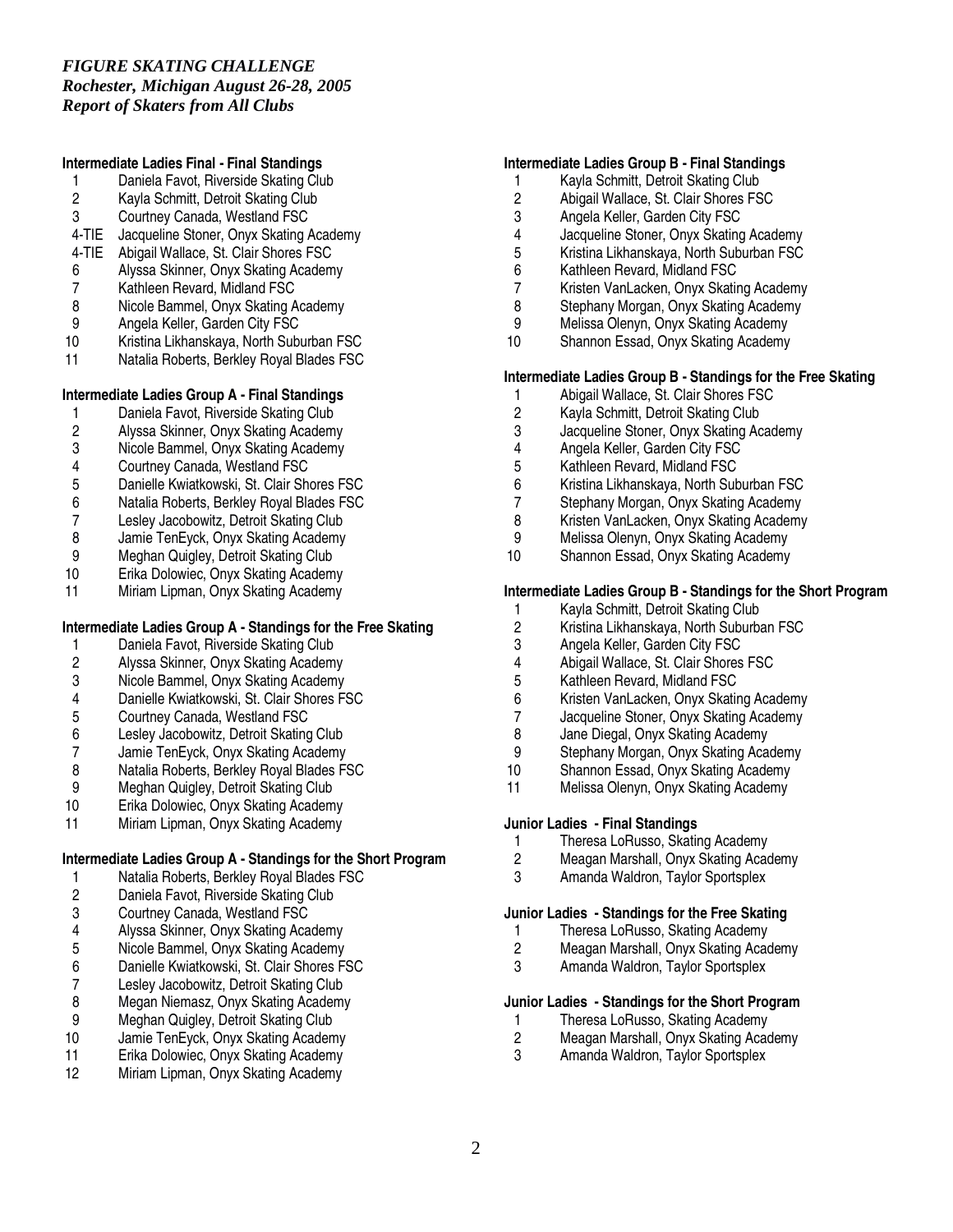#### **Junior Men - Final Standings**

- 1 Charlie White, Detroit Skating Club<br>2 Jonathon Cassar. Detroit Skating Cl
- 2 Jonathon Cassar, Detroit Skating Club

# **Junior Men - Standings for the Free Skating**

- 1 Charlie White, Detroit Skating Club<br>2 Jonathon Cassar. Detroit Skating Cl
- 2 Jonathon Cassar, Detroit Skating Club
- **Junior Men - Standings for the Short Program**
- 1 Charlie White, Detroit Skating Club<br>2 Jonathon Cassar, Detroit Skating C
- 2 Jonathon Cassar, Detroit Skating Club

# **Juvenile Girls Final - Final Standings**

- 1 Meghan Erikson, Detroit Skating Club<br>2 Katelyn Walter. Garden City FSC
- 2 Katelyn Walter, Garden City FSC<br>3 Rachel Cole. Detroit Skating Club
- 
- 3 Rachel Cole, Detroit Skating Club<br>4 Erika Krol. Onvx Skating Academy
- 4 Erika Krol, Onyx Skating Academy<br>5 Jennifer Sterbenz, Detroit Skating ( 5 Jennifer Sterbenz, Detroit Skating Club
- 6 McKensey Hedberg, Onyx Skating Academy
- Breanna Schnur, Plymouth FSC
- 8 Vanessa Wade, Arctic FSC
- 
- 9 Anna Li, Skating Club of Novi<br>10 Francesca Giglio, Onvx Skatir
- 10 Francesca Giglio, Onyx Skating Academy<br>11 Kimberly Morawski, St. Clair Shores FSC Kimberly Morawski, St. Clair Shores FSC

# **Juvenile Girls Free Skating Group A - Final Standings**

- 1 Meghan Erikson, Detroit Skating Club<br>2 Erika Krol. Onvx Skating Academy
- 2 Erika Krol, Onyx Skating Academy
- 3 Jennifer Sterbenz, Detroit Skating Club<br>4 Kimberly Morawski, St. Clair Shores FS
- Kimberly Morawski, St. Clair Shores FSC
- 5 Anna Li, Skating Club of Novi
- 6 Rachel Cole, Detroit Skating Club<br>7 Erin Gales, Detroit Skating Club
- 7 Erin Gales, Detroit Skating Club<br>8 Kendall Calcaterra, Onvx Skating
- Kendall Calcaterra, Onyx Skating Academy

# **Juvenile Girls Free Skating Group B - Final Standings**

- 1 Katelyn Walter, Garden City FSC<br>2 McKensev Hedberg, Onvx Skating
- 2 McKensey Hedberg, Onyx Skating Academy
- 3 Vanessa Wade, Arctic FSC
- 4 Breanna Schnur, Plymouth FSC<br>5 Rebecca Gamelin, Twin Bays Sk
- 5 Rebecca Gamelin, Twin Bays Skating Club
- 6 Francesca Giglio, Onyx Skating Academy
- 7 Ellen Krzezewski, St. Clair Shores FSC

#### **Juvenile Girls Short Program - Final Standings**

- 1 Meghan Erikson, Detroit Skating Club<br>2 Erin Gales. Detroit Skating Club
- 2 Erin Gales, Detroit Skating Club<br>3 Jennifer Sterbenz. Detroit Skatin
- Jennifer Sterbenz, Detroit Skating Club
- 4 Rachel Cole, Detroit Skating Club<br>5 Rachel Hackett, St. Clair Shores F
- 5 Rachel Hackett, St. Clair Shores FSC<br>6 Kendall Calcaterra. Onvx Skating Aca
- 6 Kendall Calcaterra, Onyx Skating Academy
- 7 Erika Krol, Onyx Skating Academy
- 8 Ellen Krzezewski, St. Clair Shores FSC<br>9 Francesca Giglio Onyx Skating Academ
- 9 Francesca Giglio, Onyx Skating Academy
- 10 Rebecca Gamelin, Twin Bays Skating Club

#### **Low Beginner Compulsory Moves Group A - Final Standings**

- 1 Maureen Wu, Detroit Skating Club<br>2 Samantha Wakefield, Onvx Skating
- 2 Samantha Wakefield, Onyx Skating Academy
- 3 Victoria Brown, North Suburban FSC<br>4 Tessa Raber, Onyx Skating Academy
- 4 Tessa Raber, Onyx Skating Academy<br>5 Kellen Cansfield, Port Huron FSC
- 5 Kellen Cansfield, Port Huron FSC
- 6 Elizabeth Colombo, Mt. Clemens FSC

# **Low Beginner Compulsory Moves Group B - Final Standings**

- 1 Nichole Ransberger, Port Huron FSC<br>2 Olivia Valley, Onyx Skating Academy
- 2 Olivia Valley, Onyx Skating Academy<br>3 Brittany Flores, Farmington Hills FSC
- 3 Brittany Flores, Farmington Hills FSC<br>4 Isabelle Daskas, Onyx Skating Acade
- 4 Isabelle Daskas, Onyx Skating Academy<br>5 Alexandra Kaul, St. Clair Shores FSC
- 5 Alexandra Kaul, St. Clair Shores FSC<br>6 Alexandra Troia. Onvx Skating Acader
- 6 Alexandra Troia, Onyx Skating Academy

# **Low Beginner Compulsory Moves Group C - Final Standings**

- 1 Kaitlynn Schenk, Garden City FSC
- 2 Ashley Schrader, Port Huron FSC
- 3 Josephine Leone, Onyx Skating Academy
- 4 Lauren Dutchik, Onyx Skating Academy<br>5 Jessica Stoev. Onvx Skating Academy
- 5 Jessica Stoey, Onyx Skating Academy<br>6 Annie Rushton, Port Huron FSC
- 6 Annie Rushton, Port Huron FSC
- 7 Emily Cronizer, Onyx Skating Academy

# **Low Beginner Girls Free Skating Group A - Final Standings**

- 1 Maureen Wu, Detroit Skating Club<br>2 Elizabeth Colombo. Mt. Clemens F
- 2 Elizabeth Colombo, Mt. Clemens FSC
- 3 Tessa Raber, Onyx Skating Academy
- 4 Samantha Wakefield, Onyx Skating Academy
- 5 Clark Meek, Detroit Skating Club<br>6 Paige Weymouth. Onvx Skating A
- 6 Paige Weymouth, Onyx Skating Academy
- 7 Marissa Maceri, Onyx Skating Academy<br>8 Madison Gietzen, Onyx Skating Academy
- Madison Gietzen, Onyx Skating Academy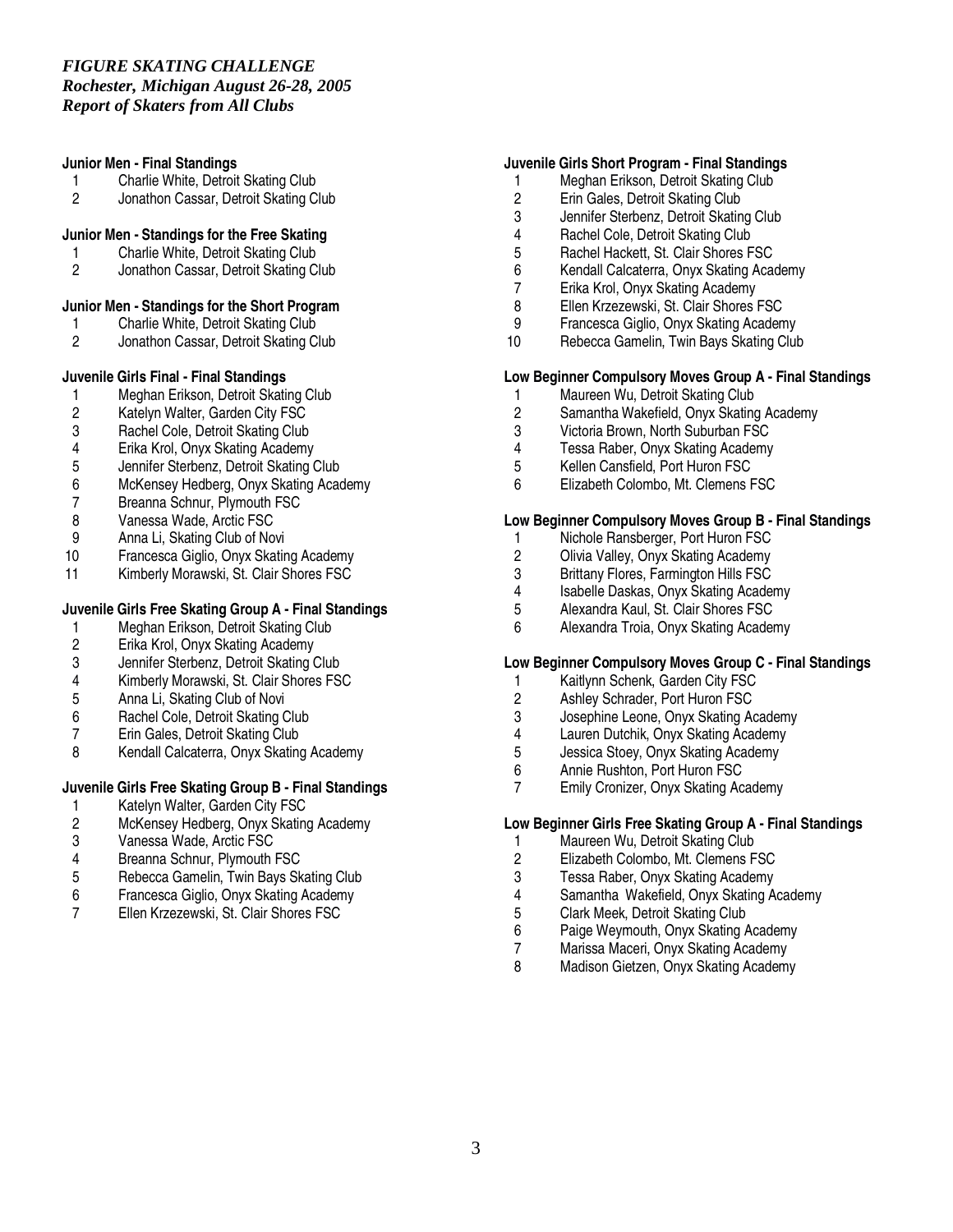# *FIGURE SKATING CHALLENGE Rochester, Michigan August 26-28, 2005 Report of Skaters from All Clubs*

# **Low Beginner Girls Free Skating Group B - Final Standings**

- 1 Samantha Hawke, Onyx Skating Academy
- 2 Madeline Meek, Detroit Skating Club<br>3 Isabelle Daskas. Onvx Skating Acade
- Isabelle Daskas, Onyx Skating Academy
- 4 Jenna Enoch, Lakeland Skating Club<br>5 Victoria Brown, North Suburban FSC
- 5 Victoria Brown, North Suburban FSC<br>6 Alexandra Troia, Onvx Skating Acade
- 6 Alexandra Troia, Onyx Skating Academy
- 7 Alexandra Kaul, St. Clair Shores FSC
- 8 Candice Kaars-Mulholland, Lakeland Skating Club

# **Low Beginner Girls Free Skating Group C - Final Standings**

- 1 Kayla Major, Onyx Skating Academy<br>2 McKale Bingham, Port Huron FSC
- 2 McKale Bingham, Port Huron FSC<br>3 Marissa Rand, Detroit Skating Club
- 3 Marissa Rand, Detroit Skating Club<br>4 Brittany Flores. Farmington Hills FS
- 4 Brittany Flores, Farmington Hills FSC<br>5 Corinne Hauck. Onvx Skating Academ
- 5 Corinne Hauck, Onyx Skating Academy<br>6 Shoshana Zvgelman, Detroit Skating Clu
- 6 Shoshana Zygelman, Detroit Skating Club
- Jessica Stoey, Onyx Skating Academy

# **Low Beginner Girls Free Skating Group D - Final Standings**

- 1 Kaitlynn Schenk, Garden City FSC<br>2 Josephine Leone, Onyx Skating Ac
- 2 Josephine Leone, Onyx Skating Academy<br>3 Moji Igun, Farmington Hills FSC
- 3 Moji Igun, Farmington Hills FSC<br>4 Elizabeth Pittel, Onyx Skating Ad
- 4 Elizabeth Pittel, Onyx Skating Academy<br>5 Megan McConkey, Lakeland Skating Clu
- 5 Megan McConkey, Lakeland Skating Club<br>6 Leah Wilkins, Port Huron FSC
- 6 Leah Wilkins, Port Huron FSC<br>7 Christina Casali, Onvx Skating
- 7 Christina Casali, Onyx Skating Academy
- Sara Serota, Onyx Skating Academy

# **Low Beginner Girls Free Skating Group E - Final Standings**

- 1 Elizabeth Seryak, Detroit Skating Club
- 2 Alyssa Chrisman, Fraser FSC
- 3 Jacqueline Pizzimenti, Onyx Skating Academy
- 
- 4 Ashley Schrader, Port Huron FSC<br>5 Morgan Brisse, Lakeland Skating ( 5 Morgan Brisse, Lakeland Skating Club<br>6 Lauren Dutchik, Onyx Skating Academy
- 6 Lauren Dutchik, Onyx Skating Academy<br>7 Amanda Olshavsky. Westland FSC
- 7 Amanda Olshavsky, Westland FSC<br>8 Rachel Stathakis. Onvx Skating Aca
- 8 Rachel Stathakis, Onyx Skating Academy<br>9 Annie Rushton. Port Huron FSC
- 9 Annie Rushton, Port Huron FSC

# **Novice Ladies - Final Standings**

- 
- 1 Melissa Bedell, Skating Club of Novi<br>2 Justine Woodcum, Onyx Skating Aca 2 Justine Woodcum, Onyx Skating Academy
- 3 Holly Helzer, St. Clair Shores FSC
- 4 Kara Budner, St. Clair Shores FSC<br>5 Baileigh Heisler, Port Huron FSC
- 5 Baileigh Heisler, Port Huron FSC<br>6 Megan Bellman, Bowling Green S
- Megan Bellman, Bowling Green Skating...
- 7 Kelly Flack, Onyx Skating Academy

#### **Novice Ladies - Standings for the Free Skating**

- 1 Melissa Bedell, Skating Club of Novi<br>2 Justine Woodcum. Onvx Skating Aca
- 2 Justine Woodcum, Onyx Skating Academy<br>3 Kara Budner. St. Clair Shores FSC
- Kara Budner, St. Clair Shores FSC
- 4 Holly Helzer, St. Clair Shores FSC<br>5 Baileigh Heisler, Port Huron FSC
- 5 Baileigh Heisler, Port Huron FSC<br>6 Kelly Flack. Onvx Skating Acaden
- 6 Kelly Flack, Onyx Skating Academy
- 7 Megan Bellman, Bowling Green Skating...

# **Novice Ladies - Standings for the Short Program**

- 1 Holly Helzer, St. Clair Shores FSC<br>2 Justine Woodcum, Onyx Skating A
- 2 Justine Woodcum, Onyx Skating Academy<br>3 Megan Bellman, Bowling Green Skating...
- 3 Megan Bellman, Bowling Green Skating...<br>4 Melissa Bedell. Skating Club of Novi
- 4 Melissa Bedell, Skating Club of Novi<br>5 Baileigh Heisler, Port Huron FSC
- 5 Baileigh Heisler, Port Huron FSC<br>6 Lauren Williams, Detroit Skating (
- 6 Lauren Williams, Detroit Skating Club
- Kara Budner, St. Clair Shores FSC
- 8 Kelly Flack, Onyx Skating Academy

#### **Novice Men - Final Standings**

- 1 Daniel Palmeri, St. Clair Shores FSC<br>2 Bram Lipman. Onvx Skating Academy
- 2 Bram Lipman, Onyx Skating Academy

# **Novice Men - Standings for the Free Skating**

- 1 Daniel Palmeri, St. Clair Shores FSC<br>2 Bram Lipman. Onvx Skating Academy
- 2 Bram Lipman, Onyx Skating Academy

#### **Novice Men - Standings for the Short Program**

- 1 Daniel Palmeri, St. Clair Shores FSC<br>2 Bram Lipman. Onvx Skating Academy
- 2 Bram Lipman, Onyx Skating Academy

# **Novice Pairs - Final Standings**

- 1 Jaylyn Kelly, Lansing Skating Club<br>1 Gabe Woodruff. Lansing Skating C
- 1 Gabe Woodruff, Lansing Skating Club<br>2 Jacqueline Stoner, Onyx Skating Acad
- 2 Jacqueline Stoner, Onyx Skating Academy<br>2 Justin Williams. Onyx Skating Academy
- 2 Justin Williams, Onyx Skating Academy

# **Open Juvenile Girls Free Skating - Final Standings**

- 
- 1 Kyra Hauck, Onyx Skating Academy<br>2 Kelsev Ehrke, Onvx Skating Academy 2 Kelsey Ehrke, Onyx Skating Academy
- 3 Allison VanderKolk, Twin Bays Skating Club
- 
- 4 Jodi Bartlett, Midland FSC
- 5 Hallie Kohler, Twin Bays Skating Club 6 Alissandra Aronow, Detroit Skating Club
- 7 Amanda Sutton, Midland FSC<br>8 Katie Miller, Port Huron FSC
- Katie Miller, Port Huron FSC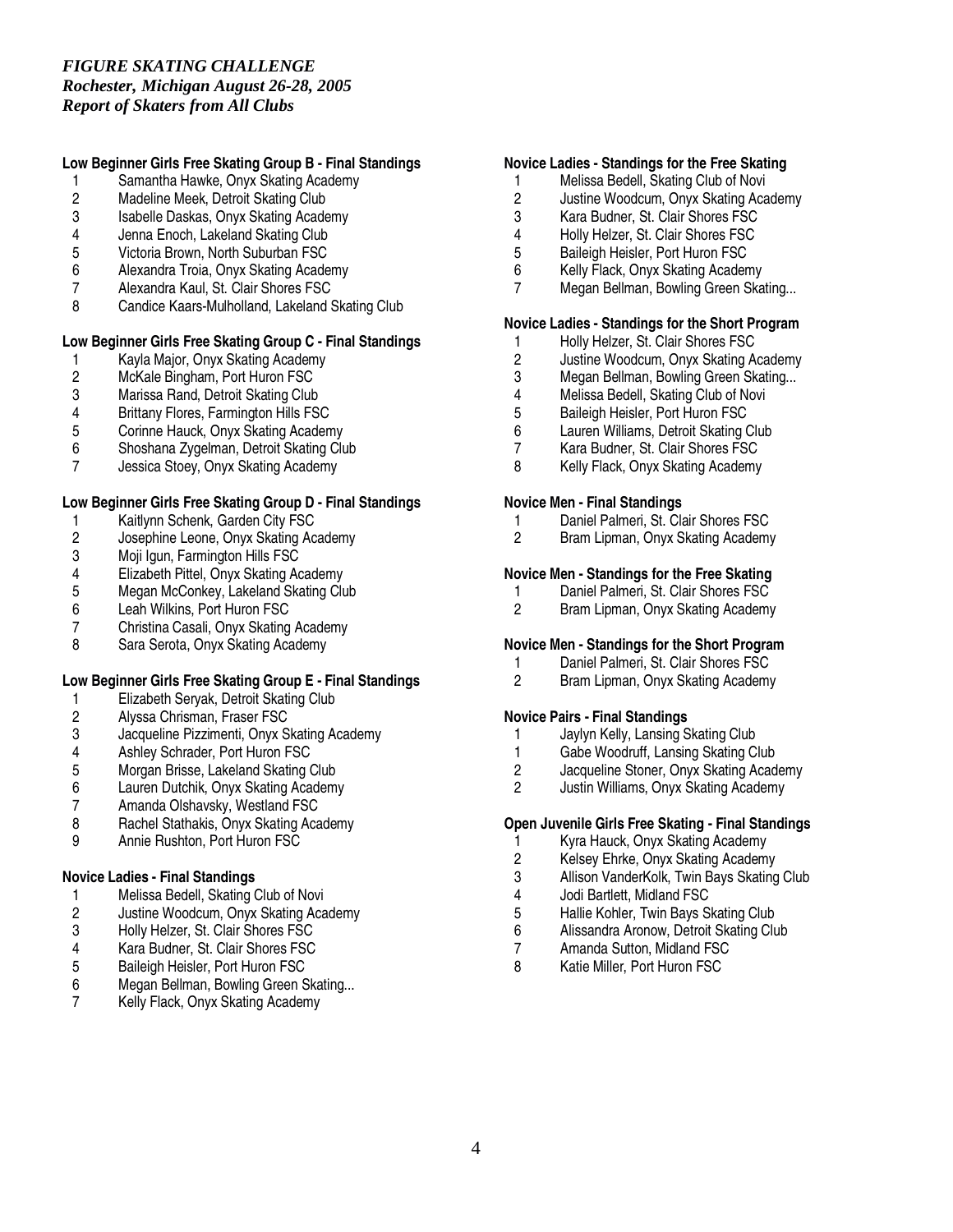# *FIGURE SKATING CHALLENGE*

*Rochester, Michigan August 26-28, 2005 Report of Skaters from All Clubs*

# **Open Juvenile Girls Short Program - Final Standings**

- 1 Allison VanderKolk, Twin Bays Skating Club<br>2 Kyra Hauck, Onyx Skating Academy
- 2 Kyra Hauck, Onyx Skating Academy<br>3 Katie Miller. Port Huron FSC
- Katie Miller, Port Huron FSC
- 4 Kelsey Ehrke, Onyx Skating Academy<br>5 Danielle Mika, Westland FSC
- 5 Danielle Mika, Westland FSC<br>6 Elizabeth Roach. Twin Bays S
- 6 Elizabeth Roach, Twin Bays Skating Club
- 7 Connie Achtenberg, Ann Arbor FSC
- 8 Hallie Kohler, Twin Bays Skating Club<br>9 Alissandra Aronow. Detroit Skating Cl
- 9 Alissandra Aronow, Detroit Skating Club<br>10 Amanda Stolpe, Onyx Skating Academy
- Amanda Stolpe, Onyx Skating Academy

# **Open Juvenile Spins - Final Standings**

- 1 Amanda Sutton, Midland FSC<br>2 Jodi Bartlett. Midland FSC
- 2 Jodi Bartlett, Midland FSC<br>3 Anna Li. Skating Club of N
- Anna Li, Skating Club of Novi

# **Pre-Juvenile Compulsory Moves - Final Standings**

- 1 Vera Barnwell, North Suburban FSC<br>2 Natalie Imirzian, Skating Club of Nov
- 2 Natalie Imirzian, Skating Club of Novi
- 3 Ashley Orban, North Suburban FSC<br>4 Chandler Carroll. Farmington Hills FS
- 4 Chandler Carroll, Farmington Hills FSC<br>5 Rebecca Brown. North Suburban FSC
- 5 Rebecca Brown, North Suburban FSC<br>6 Jenna Sutton, Midland FSC
- Jenna Sutton, Midland FSC
- 7 Ashley Rucha, Onyx Skating Academy<br>8 Christina Butler, St. Clair Shores FSC
- 8 Christina Butler, St. Clair Shores FSC

# **Pre-Juvenile Girls Final - Final Standings**

- 1 Chenale Mackey, Westland FSC<br>2 Rachel Hackett. St. Clair Shores
- Rachel Hackett, St. Clair Shores FSC
- 3 Alexandra Aldridge, Detroit Skating Club
- 4 Vera Barnwell, North Suburban FSC<br>5 Caroline Szybisty. Westland FSC
- 5 Caroline Szybisty, Westland FSC<br>6 Megan Gschwender, Westland FS
- 6 Megan Gschwender, Westland FSC
- 7 Lauren Smith, Onyx Skating Academy<br>8 Sarah Klieman, Onyx Skating Academy
- 8 Sarah Klieman, Onyx Skating Academy<br>9 Danielle Mika. Westland FSC
- 9 Danielle Mika, Westland FSC<br>10 Jenna Sutton. Midland FSC
- Jenna Sutton, Midland FSC
- 11 Jennifer Lula, Detroit Skating Club

# **Pre-Juvenile Girls Free Skating Group A - Final Standings**

- 
- 1 Alexandra Aldridge, Detroit Skating Club<br>2 Vera Barnwell, North Suburban FSC 2 Vera Barnwell, North Suburban FSC<br>3 Lauren Smith. Onvx Skating Academy
- Lauren Smith, Onyx Skating Academy
- 4 Nicole Heimbach, Skating Club of Novi

# **Pre-Juvenile Girls Free Skating Group B - Final Standings**

- 1 Rachel Hackett, St. Clair Shores FSC<br>2 Chenale Mackev. Westland FSC
- 2 Chenale Mackey, Westland FSC<br>3 Jenna Sutton. Midland FSC
- Jenna Sutton, Midland FSC
- 4 Sarah Klieman, Onyx Skating Academy<br>5 Jenny Wasik. Westland FSC
- 5 Jenny Wasik, Westland FSC<br>6 Tavlor Graham, Onvx Skating
- Taylor Graham, Onyx Skating Academy
- 7 Ashley Orban, North Suburban FSC
- 8 Tara Ellis, Farmington Hills FSC<br>9 Frica Miller Onyx Skating Acade
- 9 Erica Miller, Onyx Skating Academy

# **Pre-Juvenile Girls Free Skating Group C - Final Standings**

- 1 Megan Gschwender, Westland FSC<br>2 Danielle Mika. Westland FSC
- 2 Danielle Mika, Westland FSC<br>3 Caroline Szybisty. Westland F
- 3 Caroline Szybisty, Westland FSC<br>4 Jennifer Lula, Detroit Skating Club
- 4 Jennifer Lula, Detroit Skating Club<br>5 Elizabeth Roach, Twin Bays Skatin
- 5 Elizabeth Roach, Twin Bays Skating Club
- 6 Connie Achtenberg, Ann Arbor FSC
- 7 Ashleigh Ostin, Farmington Hills FSC<br>8 . Jocelyn Jones, Individual Member
- Jocelyn Jones, Individual Member

# **Pre-Juvenile Spins - Final Standings**

- 1 Courtney Kucharski, Garden City FSC<br>2 Michelle Rabb. Bowling Green Skating
- 2 Michelle Rabb, Bowling Green Skating...<br>3 Natalie Imirzian, Skating Club of Novi
- 3 Natalie Imirzian, Skating Club of Novi<br>4 Lauren Shuff Midland FSC
- 4 Lauren Shuff, Midland FSC<br>5 Andrea Bellman. Bowling G
- 5 Andrea Bellman, Bowling Green Skating...
- 6-TIE Shannon Hurst, St. Clair Shores FSC
- 6-TIE Rebecca Amatangelo, Onyx Skating Academy

# **Preliminary Girls Free Skating Group A - Final Standings**

- 1 Ashley Rucha, Onyx Skating Academy<br>2 Kaitlin Budd. Detroit Skating Club
- 2 Kaitlin Budd, Detroit Skating Club<br>3 Alexandra Zazula, Detroit Skating
- 3 Alexandra Zazula, Detroit Skating Club
- 4 Giana Paolucci, Skating Club of Novi<br>5 Rebecca Brown, North Suburban FSC
- 5 Rebecca Brown, North Suburban FSC<br>6 Heather Heimbach, Skating Club of No
- 6 Heather Heimbach, Skating Club of Novi
- 7 Cecily Valdez, North Suburban FSC

# **Preliminary Girls Free Skating Group B - Final Standings**

- 1 Ashley Berg, Lakeland Skating Club<br>2 Chandler Carroll. Farmington Hills F.
- 2 Chandler Carroll, Farmington Hills FSC<br>3 Lauren Shuff Midland FSC
- 3 Lauren Shuff, Midland FSC<br>4 Diane Flohoul Farmington
- Diane Elghoul, Farmington Hills FSC
- 5 Christina Butler, St. Clair Shores FSC

# **Preliminary Girls Free Skating Group C - Final Standings**

- 
- 1 Jennifer Kott, Onyx Skating Academy<br>2 Rebecca Kather, Lakeland Skating Cl
- 2 Rebecca Kather, Lakeland Skating Club<br>3 Regan Tang, Skating Club of Novi
- 3 Regan Tang, Skating Club of Novi<br>4 Patricia Malanev. Farmington Hills 4 Patricia Malaney, Farmington Hills FSC<br>5 Allison Santti. Westland FSC
- 
- 5 Allison Santti, Westland FSC<br>6 Megan Kwolek, Onvx Skating 6 Megan Kwolek, Onyx Skating Academy<br>7 Christa Heacock Westland FSC
- 7 Christa Heacock, Westland FSC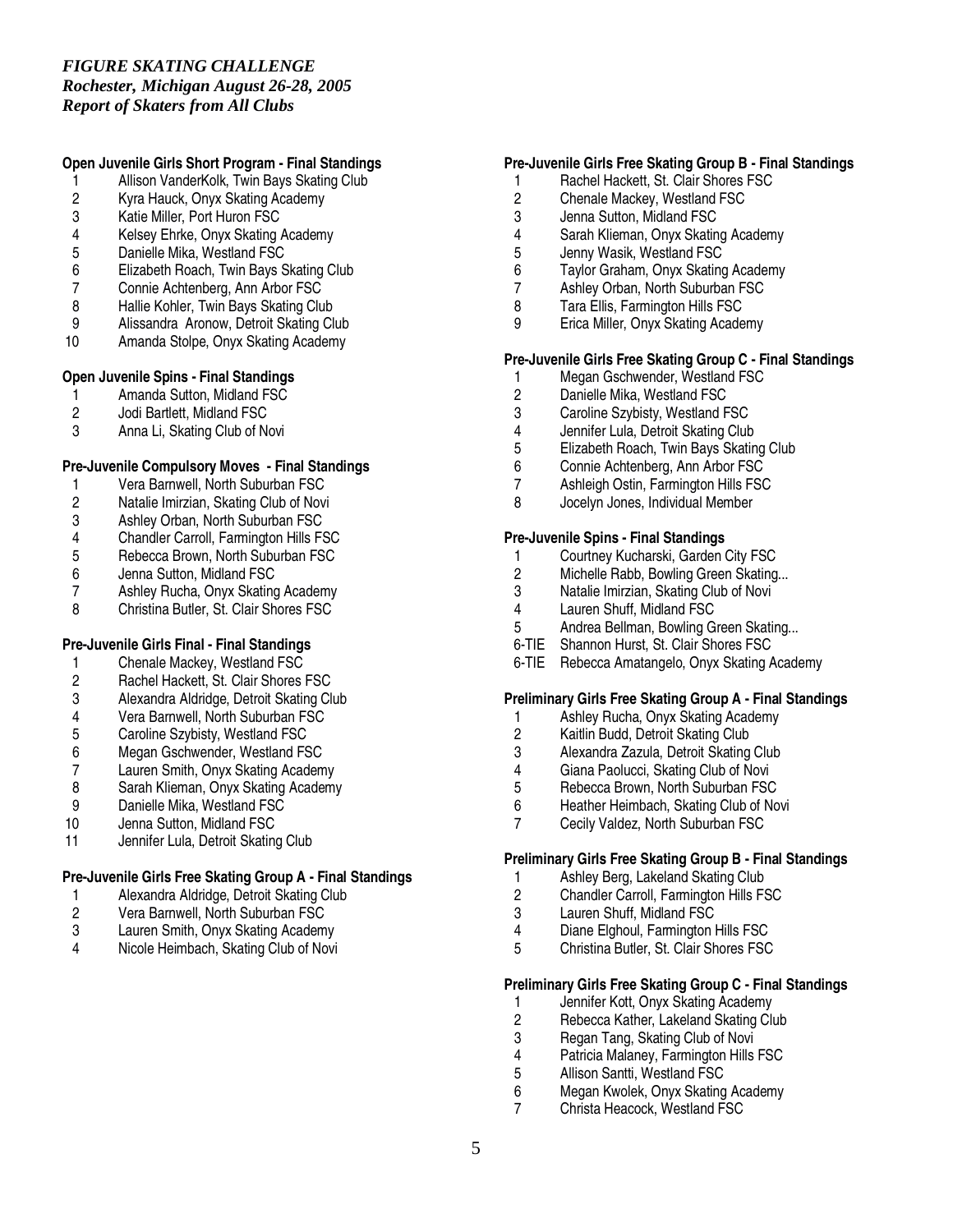# **Preliminary Limited Boys Free Skating - Final Standings**

- 1 Alan Warner, Midland FSC<br>2 Timothy Sterbenz, Detroit S
- 2 Timothy Sterbenz, Detroit Skating Club<br>3 Jonathon Horton. North Suburban FSC
- 3 Jonathon Horton, North Suburban FSC
- 4 Dario Strazimiri, North Suburban FSC

#### **Preliminary Limited Girls Free Skating Group A - Final Standings**

- 1 Lindsey Ferguson, Detroit Skating Club<br>2 Paige Pringle, St. Clair Shores FSC
- 2 Paige Pringle, St. Clair Shores FSC<br>3 Ashley Wotylo, Skating Club of Novi
- 3 Ashley Wotylo, Skating Club of Novi<br>4 Kelsey Lahey, Bowling Green Skatin
- 4 Kelsey Lahey, Bowling Green Skating...<br>5 Mackenzie Elkow, Skating Club of Novi
- 5 Mackenzie Elkow, Skating Club of Novi<br>6 Erin Maki. Onvx Skating Academy
- Erin Maki, Onyx Skating Academy

#### **Preliminary Limited Girls Free Skating Group B - Final Standings**

- 1 Jillian Rinke, Onyx Skating Academy<br>2 Tess Kohler, Twin Bays Skating Club
- 2 Tess Kohler, Twin Bays Skating Club<br>3 Mara Thompson. Twin Bays Skating C
- Mara Thompson, Twin Bays Skating Club
- 4 Courtney Kucharski, Garden City FSC<br>5 Sydney Kruszewski, Onyx Skating Aca
- 5 Sydney Kruszewski, Onyx Skating Academy<br>6 Taylor Siecinski, St. Clair Shores FSC
- 6 Taylor Siecinski, St. Clair Shores FSC
- 7 Cassaundra Wroten, Skating Club of Novi<br>8 Emily Griswold, Berkley Royal Blades FSC
- 8 Emily Griswold, Berkley Royal Blades FSC<br>9 Madison Elkow, Skating Club of Novi
- Madison Elkow, Skating Club of Novi

#### **Preliminary Limited Girls Free Skating Group C - Final Standings**

- 1 Gina DeSico, Detroit Skating Club
- 2 Andrea Bellman, Bowling Green Skating...
- 3 Michelle Rabb, Bowling Green Skating...<br>4 Rachael Coppens. Mt. Clemens FSC
- 4 Rachael Coppens, Mt. Clemens FSC<br>5 Elizabeth Grabowski, Onyx Skating Ar
- 5 Elizabeth Grabowski, Onyx Skating Academy
- 6 Alia Safa, Dearborn FSC
- 7 Sara Chrzanowski, Onyx Skating Academy<br>8 Samantha Schmitt. Farmington Hills FSC
- 8 Samantha Schmitt, Farmington Hills FSC
- 9-TIE Lauren Fach, Onyx Skating Academy
- 9-TIE Julie Dedene, Onyx Skating Academy

# **Preliminary Spins Group A - Final Standings**

- 
- 1 Kaitlin Budd, Detroit Skating Club<br>2 Ashley Wotylo, Skating Club of No 2 Ashley Wotylo, Skating Club of Novi<br>3 Cecily Valdez, North Suburban FSC
- 3 Cecily Valdez, North Suburban FSC<br>4 Molly Beni, Onyx Skating Academy
- 4 Molly Beni, Onyx Skating Academy<br>5 Amanda lavasile, Skating Club of No
- 5 Amanda Iavasile, Skating Club of Novi
- 6 Samantha Stephens, Port Huron FSC
- 7 Victoria Dawson, Onyx Skating Academy

#### **Preliminary Spins Group B - Final Standings**

- 1 Sara Chrzanowski, Onyx Skating Academy<br>2 Korene Humbach. Garden City FSC
- 2 Korene Humbach, Garden City FSC<br>3 Jillian Rinke. Onvx Skating Academy
- 3 Jillian Rinke, Onyx Skating Academy
- 
- 4 Sabrina Stewart, Onyx Skating Academy 5 Amanda Shoemaker, Twin Bays Skating Club
- 6 Kendra Militello, Onyx Skating Academy
- 7 Deirdre Kelly, Port Huron FSC
- 8 Julie Dedene, Onyx Skating Academy

# **Preliminay Compulsory Moves Group A - Final Standings**

- 1 Emily Griswold, Berkley Royal Blades FSC<br>2 Tess Kohler, Twin Bays Skating Club
- 2 Tess Kohler, Twin Bays Skating Club<br>3 Maggie Gibson, South Metro Shores I
- 3 Maggie Gibson, South Metro Shores FSC<br>4 Kaitlin Budd. Detroit Skating Club
- 4 Kaitlin Budd, Detroit Skating Club<br>5 Jillian Rinke, Onvx Skating Acader
- 5 Jillian Rinke, Onyx Skating Academy<br>6 Cecily Valdez, North Suburban FSC
- 
- 6 Cecily Valdez, North Suburban FSC Kelsey Lahey, Bowling Green Skating...
- 8 Erin Maki, Onyx Skating Academy<br>9 Sydney Kruszewski, Onyx Skating
- Sydney Kruszewski, Onyx Skating Academy

# **Preliminay Compulsory Moves Group B - Final Standings**

- 1 Ashley Raby, Garden City FSC<br>2 Michelle Rabb, Bowling Green 9
- 2 Michelle Rabb, Bowling Green Skating...<br>3 Andrea Bellman, Bowling Green Skating.
- 3 Andrea Bellman, Bowling Green Skating...<br>4 Mara Thompson. Twin Bavs SC
- 
- 4 Mara Thompson, Twin Bays SC<br>5 Amanda Shoemaker. Twin Bays 5 Amanda Shoemaker, Twin Bays Skating Club<br>6 Sarah Woolev. North Suburban FSC
	- Sarah Wooley, North Suburban FSC
	- 7 Kendra Militello, Onyx Skating Academy
	- Megan Kwolek, Onyx Skating Academy
	- 9 Alan Warner, Midland FSC
- 10 Sara Chrzanowski, Onyx Skating Academy

# **Pre-Preliminary Compulsory Moves Grooup B - Final Standings**

- 1 Amanda Iavasile, Skating Club of Novi<br>2 Stacey Tomkovich, Farmington Hills FS
- 
- 2 Stacey Tomkovich, Farmington Hills FSC<br>3 Victoria Dawson, Onyx Skating Academy 3 Victoria Dawson, Onyx Skating Academy
- 4 Laura Klier, Midland FSC<br>5 Kelsev Green. Port Huron
- 5 Kelsey Green, Port Huron FSC<br>6 Allison Tumas, Taylor Sportsple
- 6 Allison Tumas, Taylor Sportsplex<br>7 Kirsten Kelly. Port Huron FSC
- Kirsten Kelly, Port Huron FSC
- 8 Keya Patel, Farmington Hills FSC

#### **Pre-Preliminary Compulsory Moves Group A - Final Standings**

- 1 Holly Arneil, Port Huron FSC<br>2 Madeline York, North Suburb
- 2 Madeline York, North Suburban FSC<br>3 Madeline Geffert, Onyx Skating Acad
- Madeline Geffert, Onyx Skating Academy
- 4 Lauren Dumas, North Suburban FSC<br>5 Emma Jacob, Midland FSC
- 5 Emma Jacob, Midland FSC<br>6 Elizabeth Buchanan, Farmin
- 6 Elizabeth Buchanan, Farmington Hills FSC
- 7 Katie Warek, Onyx Skating Academy<br>8 Bridget Hillman, Skating Club of Novi
- 8 Bridget Hillman, Skating Club of Novi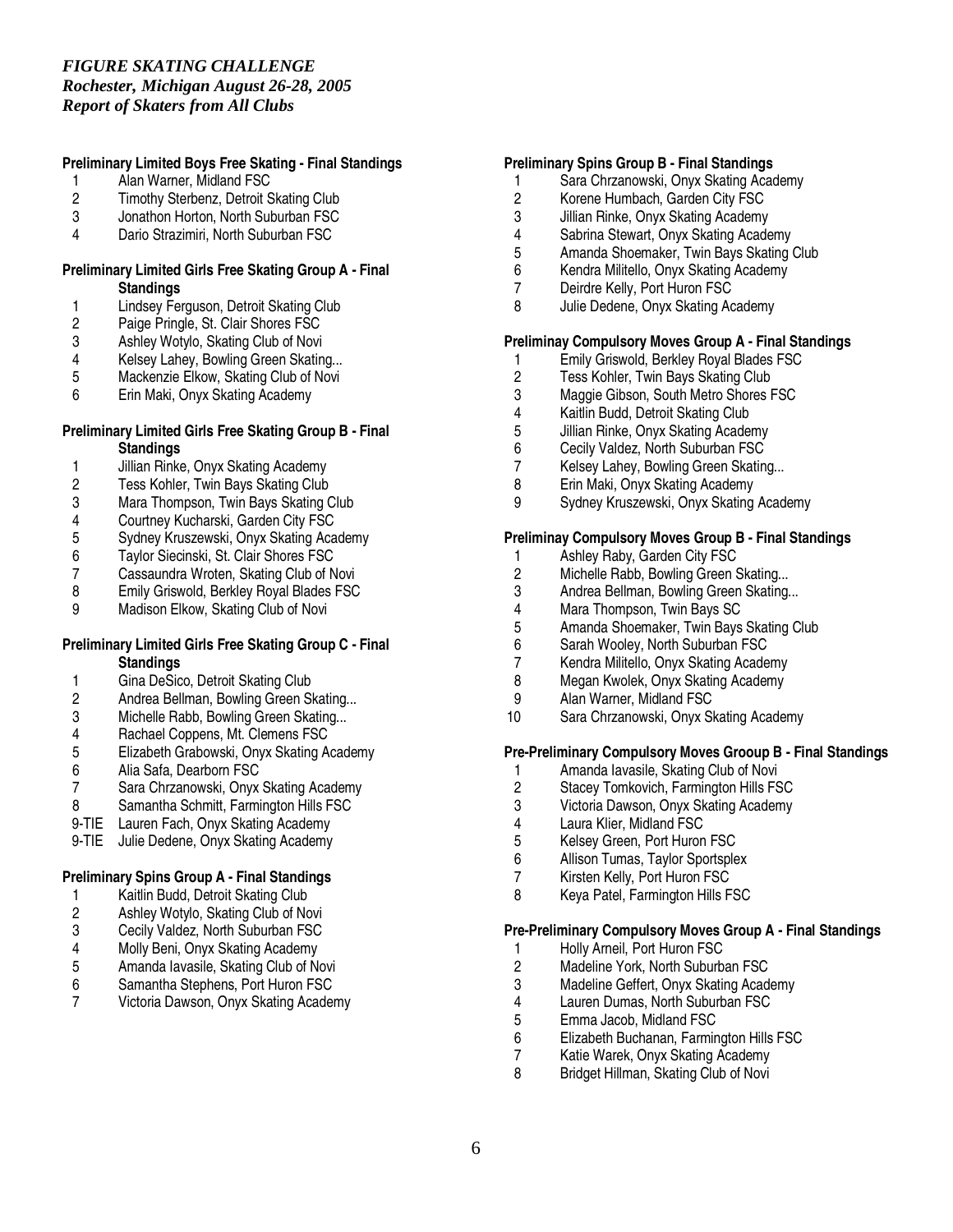# *FIGURE SKATING CHALLENGE Rochester, Michigan August 26-28, 2005 Report of Skaters from All Clubs*

# **Pre-Preliminary Compulsory Moves Group C - Final Standings**

- 1 Brooke Wodnicki, Onyx Skating Academy<br>2 Kayla Murrish, North Suburban FSC
- 2 Kayla Murrish, North Suburban FSC
- Jacquelyn Panetta, North Suburban FSC
- 4 Kirsten Warner, Midland FSC<br>5 Nicole Helmboldt. Twin Bavs 9
- 5 Nicole Helmboldt, Twin Bays Skating Club<br>6 Alexis Green. Port Huron FSC
- 6 Alexis Green, Port Huron FSC
- 7 Anthony Colombo, Mt. Clemens FSC

# **Pre-Preliminary Girls Free Skating Group A - Final Standings**

- 1 Maggie Gibson, South Metro Shores FSC<br>2 Megan Haase, Detroit Skating Club
- 2 Megan Haase, Detroit Skating Club<br>3 Katie Scuereb, Skating Club of Novi
- 3 Katie Scuereb, Skating Club of Novi<br>4 Amanda lavasile. Skating Club of No
- 4 Amanda Iavasile, Skating Club of Novi<br>5 Victoria Dawson. Onvx Skating Acaden
- 5 Victoria Dawson, Onyx Skating Academy
- 6 Sharon Neff, FSC of Birmingham
- Samantha Stephens, Port Huron FSC

# **Pre-Preliminary Girls Free Skating Group B - Final Standings**

- 1 Ashley Raby, Garden City FSC
- 2 Leslie Spector, Farmington Hills FSC
- 3 Molly Beni, Onyx Skating Academy<br>4 Kristin Calder. Berklev Roval Blades
- 4 Kristin Calder, Berkley Royal Blades FSC<br>5 Jacquelyn Panetta, North Suburban FSC
- 5 Jacquelyn Panetta, North Suburban FSC
- 6 Amber Krzyzaniak, Garden City FSC

# **Pre-Preliminary Limited Boys Free Skating - Final Standings**

- 1 Stanley Mackey, Westland FSC<br>2 Anthony Colombo, Mt. Clemens
- 2 Anthony Colombo, Mt. Clemens FSC<br>3 Samuele Padalino, Onvx Skating Aca
- Samuele Padalino, Onyx Skating Academy

#### **Pre-Preliminary Limited Girls Free Skating Group A - Final Standings**

- 1 Celine Lecocq, Detroit Skating Club<br>2 Holly Arneil, Port Huron FSC
- 2 Holly Arneil, Port Huron FSC<br>3 Alison Freier, Plymouth FSC
- 3 Alison Freier, Plymouth FSC<br>4 Katie Wareck. Onvx Skating
- 4 Katie Wareck, Onyx Skating Academy<br>5 Natalie Fireman. Detroit Skating Club
- 5 Natalie Fireman, Detroit Skating Club<br>6 Madeline York. North Suburban FSC
- 6 Madeline York, North Suburban FSC<br>7 Emma Jacob, Midland FSC
- Emma Jacob, Midland FSC
- 8 Madeline Geffert, Onyx Skating Academy

# **Pre-Preliminary Limited Girls Free Skating Group B - Final Standings**

- 1 Rachel Branham, Detroit Skating Club<br>2 Erica Klieman, Onyx Skating Academy
- 2 Erica Klieman, Onyx Skating Academy<br>3 Allison Tumas, Taylor Sportsplex
- Allison Tumas, Taylor Sportsplex
- 4 Shelby Beaulieu, Mt. Clemens FSC<br>5 Rebecca, Sievewright, Lakeland...
- 5 Rebecca, Sievewright, Lakeland...<br>6 Stacev Tomkovich. Farmington Hill
- 6 Stacey Tomkovich, Farmington Hills FSC<br>7 Kirsten Platto. Onvx Skating Academy
- Kirsten Platto, Onyx Skating Academy
- 8 Laura Klier, Midland FSC<br>9 Toni Pizzimenti, Onvx Ska
- 9 Toni Pizzimenti, Onyx Skating Academy
- 10 Elizabeth Buchanan, Farmington Hills FSC

# **Pre-Preliminary Limited Girls Free Skating Group C - Final Standings**

- 1 Kirsten Warner, Midland FSC<br>2 Korene Humbach. Garden Cit
- 2 Korene Humbach, Garden City FSC
- 3 Nicole Helmboldt, Twin Bays Skating Club<br>4 Kelsey Green, Port Huron FSC
- 4 Kelsey Green, Port Huron FSC<br>5 Sabrina Stewart. Onvx Skating
- 5 Sabrina Stewart, Onyx Skating Academy
- 6 Michelle Tsai, Onyx Skating Academy
- 7 Kayla Murrish, North Suburban FSC<br>8 Brooke Wodnicki Onyx Skating Acad
- 8 Brooke Wodnicki, Onyx Skating Academy
- 9 Morgan Anderson, Berkley Royal Blades FSC

#### **Pre-Preliminary Limited Girls Free Skating Group D - Final Standings**

- 1 Amanda Shoemaker, Twin Bays Skating Club
- 2 Kaley Hux, Port Huron FSC<br>3 Samantha Saroki, Farmingto
- 3 Samantha Saroki, Farmington Hills FSC
- 4 Tracy Dewey, Port Huron FSC
- 5 Marti Engman, Berkley Royal Blades FSC<br>6 Alexis Green Port Huron FSC
- 6 Alexis Green, Port Huron FSC
- 7 Sarah Wooley, North Suburban FSC
- 8 Katie Applebaum, Farmington Hills FSC<br>9 Nabilah Safa. Dearborn FSC
- Nabilah Safa, Dearborn FSC

# **Pre-Preliminary Spins - Final Standings**

- 1 Laura Klier, Midland FSC<br>2 Leslie Hicks, Dearborn FS
- Leslie Hicks, Dearborn FSC
- 3-TIE Allison Tumas, Taylor Sportsplex
- 3-TIE Emma Jacob, Midland FSC
- 5 Keya Patel, Farmington Hills FSC
- 6-TIE Marisa Valentic, Onyx Skating Academy
- 6-TIE Kaylyn Scott, Farmington Hills FSC

# **Quickstep Solo Dance - Final Standings**

- 1 Vanessa Wade, Arctic FSC<br>2 Lauren Williams. Detroit Ska
- Lauren Williams, Detroit Skating Club

# **Rhythm Blues Solo Dance - Final Standings**

- 1 Brooke Wodnicki, Onyx Skating Academy<br>2 Michelle Tsai, Onyx Skating Academy
- Michelle Tsai, Onyx Skating Academy
- 3 Rebecca Amatangelo, Onyx Skating Academy

# **Senior Ladies - Final Standings**

- 1 Leslier Hawker, Mariposa Winter Club<br>2 Danielle Leong, Onyx Skating Academ
- 2 Danielle Leong, Onyx Skating Academy<br>3 Amy Manning. Twin Bays Skating Club
- 3 Amy Manning, Twin Bays Skating Club<br>4 Fmily Bunge Greater Grand Bapids FS
- Emily Bunge, Greater Grand Rapids FSC

# **Senior Ladies - Standings for the Free Skating**

- 1 Leslier Hawker, Mariposa Winter Club<br>2 Danielle Leong, Onvx Skating Academ
- 2 Danielle Leong, Onyx Skating Academy
- 3 Amy Manning, Twin Bays Skating Club<br>4 Emily Bunge, Greater Grand Rapids FS
- **Emily Bunge, Greater Grand Rapids FSC**